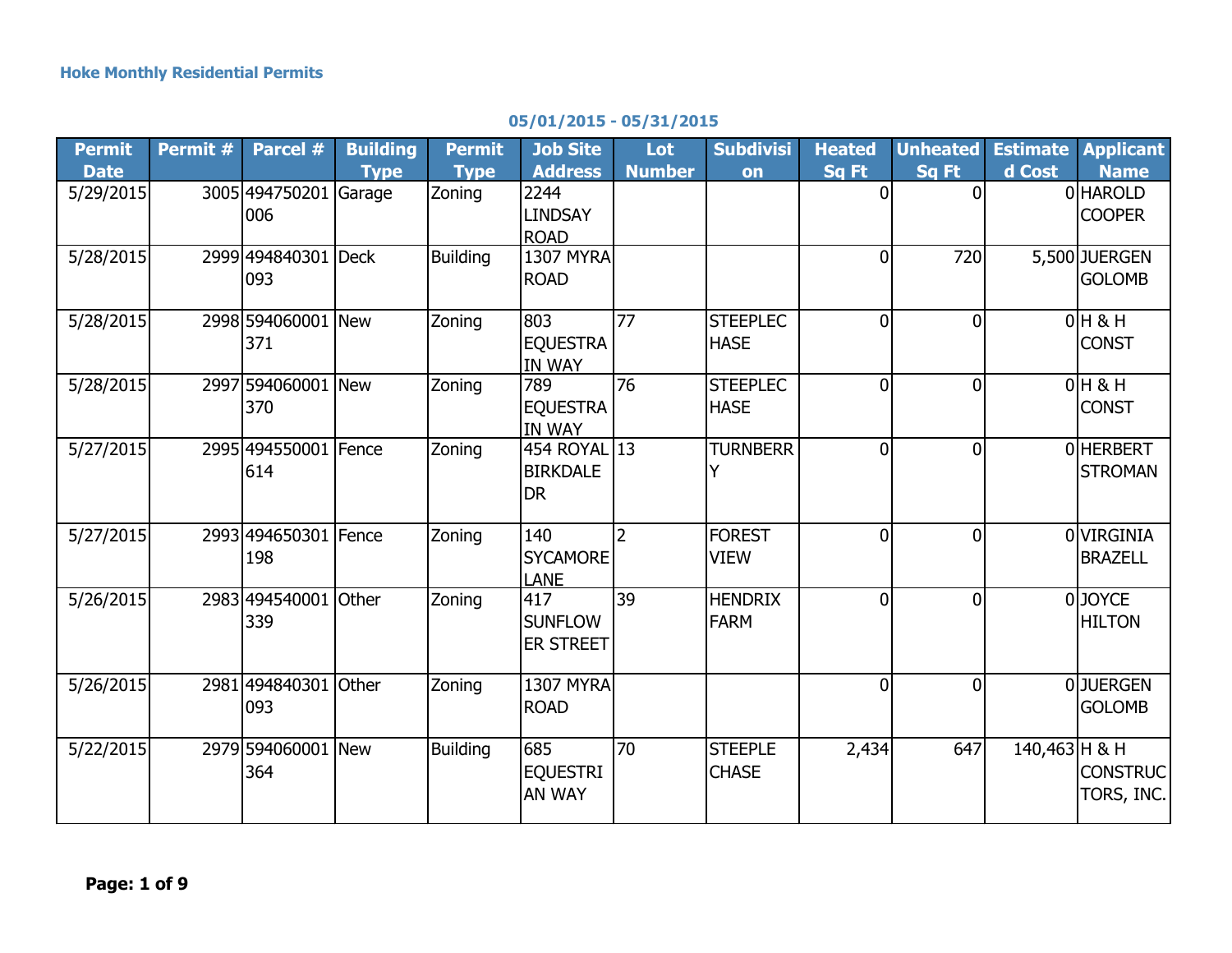| 5/22/2015 | 2974 |                  | Doublewid<br>e       | Building        | 104<br><b>HILLCREEK</b>       | 57              | <b>CREEKSID</b><br>E | $\overline{0}$ | $\overline{0}$ |                   | 0JOHN<br><b>RILEY</b> |
|-----------|------|------------------|----------------------|-----------------|-------------------------------|-----------------|----------------------|----------------|----------------|-------------------|-----------------------|
|           |      |                  |                      |                 | <b>DRIVE</b>                  |                 |                      |                |                |                   |                       |
| 5/22/2015 | 2973 |                  | Doublewid            | Zoning          | 104                           | $\overline{57}$ | <b>CREEKSID</b>      | $\overline{0}$ | $\overline{0}$ |                   | 0JOHN                 |
|           |      |                  | e                    |                 | <b>HILLCREEK</b>              |                 | E                    |                |                |                   | <b>RILEY</b>          |
|           |      |                  |                      |                 | <b>DR</b>                     |                 |                      |                |                |                   |                       |
| 5/22/2015 | 2972 |                  | Renovation Building  |                 | 208                           |                 | <b>SOUTHERN</b>      | $\overline{0}$ | $\overline{0}$ | 19,000 ANITA      |                       |
|           |      |                  | ls                   |                 | <b>SOUTHERN</b>               |                 | <b>OAKS</b>          |                |                |                   | <b>RIOYS</b>          |
|           |      |                  |                      |                 | <b>OAKS</b>                   |                 |                      |                |                |                   |                       |
| 5/22/2015 | 2971 |                  | Constructio Building |                 | <b>DRIVE</b><br>8344          |                 |                      | 648            | $\overline{0}$ |                   | 0 METCON,             |
|           |      |                  | n Trailer            |                 | <b>FAYETTEVI</b>              |                 |                      |                |                |                   | INC.                  |
|           |      |                  |                      |                 | <b>LLE ROAD</b>               |                 |                      |                |                |                   |                       |
|           |      |                  |                      |                 |                               |                 |                      |                |                |                   |                       |
| 5/22/2015 |      | 2970 494660101   | Commercia Building   |                 | 8344                          |                 |                      | 10,780         | 9,920          | 4,434,920 METCON, |                       |
|           |      | 111              | $l$ (new)            |                 | <b>FAYETTEVI</b>              |                 |                      |                |                |                   | INC.                  |
|           |      |                  |                      |                 | <b>LLE ROAD</b>               |                 |                      |                |                |                   |                       |
|           |      |                  |                      |                 |                               |                 |                      |                |                |                   |                       |
| 5/20/2015 |      | 2962494750101    | <b>Other</b>         | Swimming        | $\overline{273}$              |                 | <b>MAPLES</b> @      | $\overline{0}$ | $\overline{0}$ |                   | 15,600 FLORINE        |
|           |      | 054              |                      | Pool            | <b>AUDUBON</b>                |                 | <b>WESTGATE</b>      |                |                |                   | <b>FLEMING</b>        |
|           |      |                  |                      |                 | <b>DRIVE</b>                  |                 |                      |                |                |                   |                       |
| 5/20/2015 |      | 2960 2944 2000 1 | Doublewid            | Building        | 1432                          |                 |                      | $\overline{0}$ | $\overline{0}$ |                   | 0 NAMISHA             |
|           |      | 105              | e                    |                 | <b>NORTH</b>                  |                 |                      |                |                |                   | <b>MCARN</b>          |
|           |      |                  |                      |                 | <b>SHANNON</b><br><b>ROAD</b> |                 |                      |                |                |                   |                       |
| 5/20/2015 |      | 2957 194100001   | Doublewid            | Zoning          | 410 MT                        |                 |                      | $\overline{0}$ | $\overline{0}$ |                   | 0 CALVIN              |
|           |      | 027              | e                    |                 | <b>ZION RD</b>                |                 |                      |                |                |                   | <b>LOCKLEAR</b>       |
|           |      |                  |                      |                 |                               |                 |                      |                |                |                   |                       |
| 5/20/2015 | 2955 |                  | Renovation Building  |                 | 211                           |                 | <b>DOVEFIEL</b>      | $\overline{0}$ | $\overline{0}$ |                   | 6,800 STAN            |
|           |      |                  |                      |                 | <b>PARTRIDG</b>               |                 | D                    |                |                |                   | <b>EDGERTON</b>       |
|           |      |                  |                      |                 | E ROAD                        |                 |                      |                |                |                   |                       |
| 5/18/2015 |      | 2945 494660201   | New                  | <b>Building</b> | 335 WIND                      | 55              | <b>WEDGEFIE</b>      | 2,879          | 636            | 135,000 KIDD      |                       |
|           |      | 345              |                      |                 | <b>SWEPT</b>                  |                 | LD                   |                |                |                   | <b>CONSTRUC</b>       |
|           |      |                  |                      |                 | <b>STREET</b>                 |                 |                      |                |                |                   | TION CO.,             |
|           |      |                  |                      |                 |                               |                 |                      |                |                |                   | INC.                  |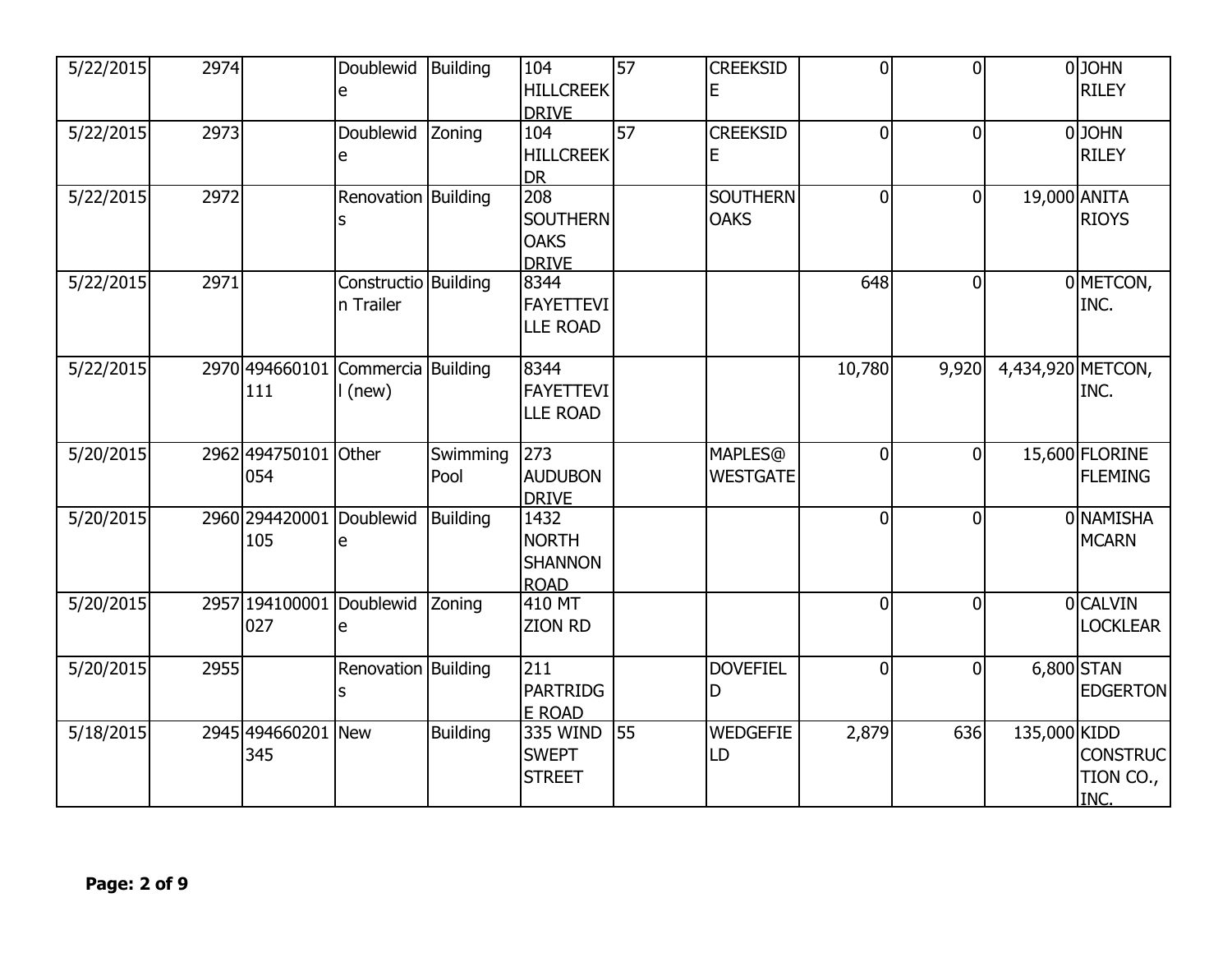| 5/18/2015 |      | 2944 494660201 New<br>345 |                           | <b>Building</b> | 321 WIND<br><b>SWEPT</b><br><b>STREET</b>                        | 54              | <b>WEDGEFIE</b><br>LD         | 2,950          | 842            | 138,000 KIDD | <b>CONSTRUC</b><br>TION CO.,<br>INC.          |
|-----------|------|---------------------------|---------------------------|-----------------|------------------------------------------------------------------|-----------------|-------------------------------|----------------|----------------|--------------|-----------------------------------------------|
| 5/18/2015 |      | 2943 494660201<br>345     | <b>New</b>                | <b>Building</b> | <b>165 WIND</b><br><b>SWEPT</b><br><b>STREET</b>                 | 43              | <b>WEDGEFIE</b><br>LD         | 2,879          | 636            | 135,000 KIDD | <b>CONSTRUC</b><br>TION CO.,<br>INC.          |
| 5/18/2015 |      | 2942 494660201 New<br>345 |                           | <b>Building</b> | 119<br><b>WEDGEFIE</b><br>LD DRIVE                               | $\mathbf{1}$    | <b>WEDGEFIE</b><br>LD         | 3,021          | 584            | 142,000 KIDD | <b>CONSTRUC</b><br>TION CO.,<br>INC.          |
| 5/18/2015 | 2941 |                           | <b>New</b>                | <b>Building</b> | 148<br><b>MEHERRIN</b><br><b>LOOP</b>                            | 452             | <b>RIVERBRO</b><br><b>OKE</b> | 1,747          | 545            |              | 101,940 CAVINESS<br><b>LAND</b>               |
| 5/18/2015 |      | 2940 584770001 New<br>192 |                           | <b>Building</b> | 2671<br><b>NORTH</b><br>MCFARLAN<br><b>D BLUE</b><br><b>ROAD</b> |                 |                               | 2,356          | 784            | 140,000 CODE | <b>PLUS</b><br><b>CONSTRUC</b><br><b>TION</b> |
| 5/18/2015 |      | 2939 494550001<br>640     | storage/sh Building<br>ed |                 | 126<br><b>WENTWOR</b><br>TH DRIVE                                | $\overline{47}$ | <b>TURNBERR</b><br>Y          | $\overline{0}$ | 192            |              | 3,196 ABSELON<br>O. FISHER                    |
| 5/15/2015 |      | 2936 494550001<br>640     | storage/sh Zoning<br>ed   |                 | 126<br><b>WENTWOR</b><br>TH DR                                   | 47              | <b>TURNBERR</b><br>Y          | $\overline{0}$ | $\overline{0}$ |              | 0 ABSELON<br><b>FISHER</b>                    |
| 5/15/2015 | 2933 |                           | <b>New</b>                | Zoning          | 148<br><b>MEHERRIN</b><br><b>LOOP</b>                            | 452             | <b>RIVERBRO</b><br><b>OKE</b> | $\overline{0}$ | $\overline{0}$ |              | 0 CAVINESS<br><b>LAND</b>                     |
| 5/15/2015 |      | 2932 494660201 New<br>345 |                           | Zoning          | 119<br><b>WEDGEFIE</b><br>LD DR                                  | $\mathbf{1}$    | <b>WEDGEFIE</b><br>LD         | $\overline{0}$ | $\overline{0}$ |              | 0 KIDD<br><b>CONST</b>                        |
| 5/15/2015 |      | 2931 494660101 New<br>160 |                           | Zoning          | 335 WIND<br><b>SWEPT ST</b>                                      | 55              | WEDGEFIE<br>LD                | $\overline{0}$ | $\overline{0}$ |              | $0$ KIDD<br><b>CONST</b>                      |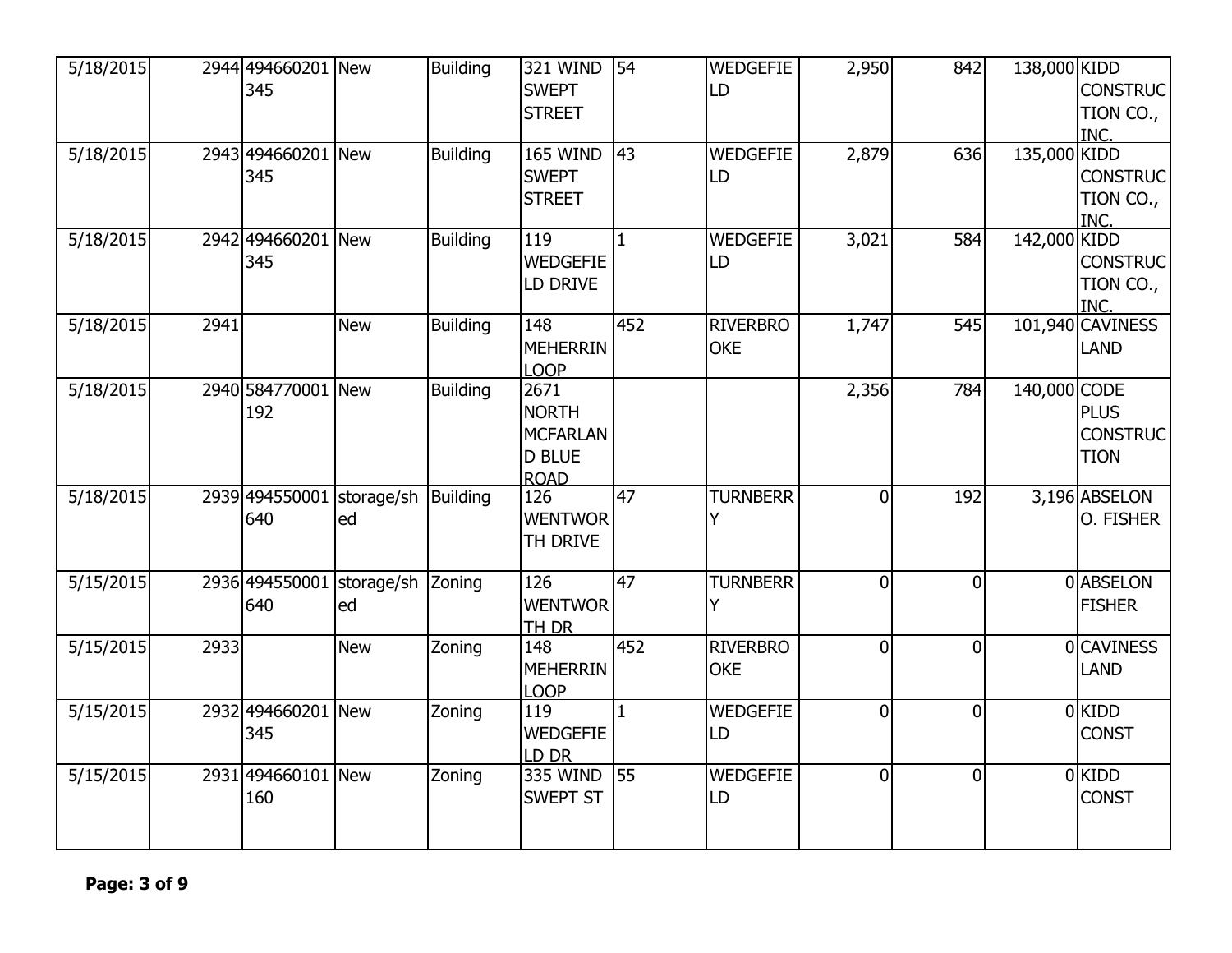| 5/15/2015 | 2930 494660101 New<br>159 |              | Zoning                                  | <b>321 WIND</b><br><b>SWEPT ST</b>                | 54              | <b>WEDGEFIE</b><br>LD         | $\overline{0}$ | $\overline{0}$ |                | 0 KIDD<br><b>CONST</b>                           |
|-----------|---------------------------|--------------|-----------------------------------------|---------------------------------------------------|-----------------|-------------------------------|----------------|----------------|----------------|--------------------------------------------------|
| 5/15/2015 | 2929 494660201 New<br>473 |              | Zoning                                  | <b>165 WIND</b><br><b>SWEPT ST</b>                | 43              | <b>WEDGEFIE</b><br>LD         | $\overline{0}$ | $\overline{0}$ |                | $0$ KIDD<br><b>CONST</b>                         |
| 5/14/2015 | 2926 584770001 New<br>192 |              | Zoning                                  | 2671 N<br>McFarland<br><b>Blue Rd</b>             |                 |                               | $\overline{0}$ | $\overline{0}$ |                | $0$ Jesse<br>Phillips                            |
| 5/14/2015 | 2925 494840401<br>182     | Garage       | Improveme $5\overline{10}$<br>nt/Repair | <b>COPPER</b><br><b>CREEK DR</b>                  | $\overline{22}$ | <b>COPPER</b><br><b>CREEK</b> | $\overline{0}$ | $\overline{0}$ | $\overline{0}$ |                                                  |
| 5/13/2015 | 2922 294220001<br>309     | Singlewide   | Zoning                                  | <b>2929 BLUE</b><br><b>SPRINGS</b><br><b>ROAD</b> |                 |                               | $\overline{0}$ | $\overline{0}$ |                | 0LILLA<br>'DONNELL                               |
| 5/13/2015 | 2921 694460001<br>111     | Singlewide   | <b>Building</b>                         | 2545 DOC<br><b>BROWN</b><br><b>ROAD</b>           |                 |                               | $\overline{0}$ | $\overline{0}$ |                | 0 KEISHA<br><b>MCNATT</b><br>(SHIRLEY<br>MCNATT) |
| 5/13/2015 | 2920 494661011 New<br>198 |              | <b>Building</b>                         | 329 YATES 158<br><b>MILL ROAD</b>                 |                 | <b>WEDGEFIE</b><br>LD         | 2,434          | 887            | 147,423 H & H  | <b>CONSTRUC</b><br>TORS, INC.                    |
| 5/13/2015 | 2919 494570001<br>005     | <b>Other</b> | Swimming<br>Pool                        | 1526<br><b>HOBSON</b><br><b>ROAD</b>              |                 |                               | $\overline{0}$ | 648            |                | 28,600 BRIAN<br><b>BASHAM</b>                    |
| 5/13/2015 | 2918 494660101<br>109     | <b>New</b>   | <b>Building</b>                         | 231<br><b>TIPPERARY</b><br><b>STREET</b>          | 126             | <b>WEDGEFIE</b><br>LD         | 3,453          | 749            | 194,371 H & H  | <b>CONSTRUC</b><br>TORS, INC.                    |
| 5/13/2015 | 2917 494570001<br>005     | <b>Other</b> | Zoning                                  | 1526<br><b>HOBSON</b><br><b>ROAD</b>              |                 |                               | $\overline{0}$ | $\overline{0}$ |                | 0 BRIAN<br><b>BASHAM</b>                         |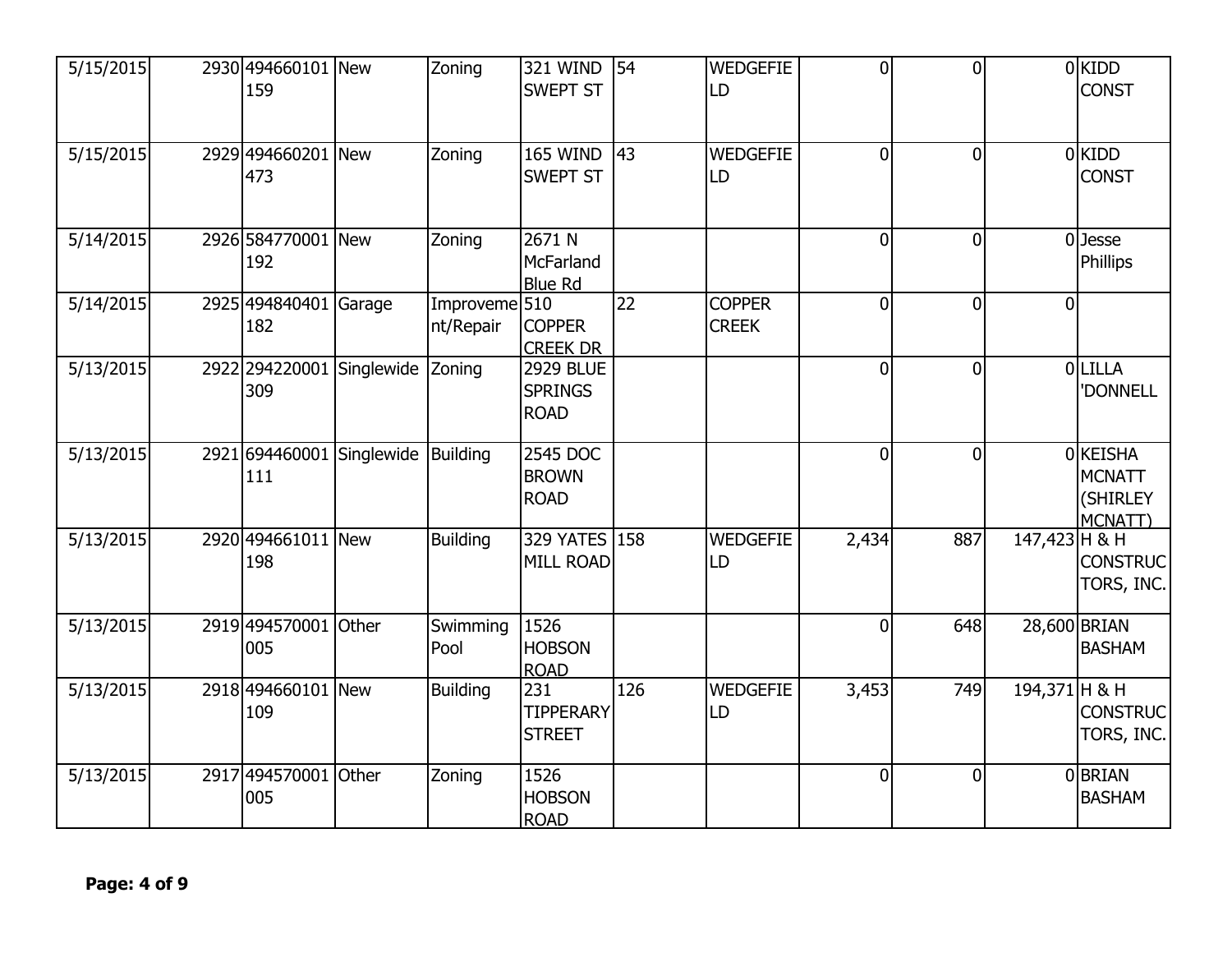| 5/13/2015 |      | 2915 794630001 New<br>113  |                             | <b>Building</b>  | 300<br><b>MCGOUGA</b><br>N ROAD             |                |                                               | 1,684          | 560            |             | 125,516 RED DOOR<br><b>HOMES</b>                                        |
|-----------|------|----------------------------|-----------------------------|------------------|---------------------------------------------|----------------|-----------------------------------------------|----------------|----------------|-------------|-------------------------------------------------------------------------|
| 5/13/2015 | 2914 |                            | Other                       | Swimming<br>Pool | 8081<br><b>BALFOUR</b><br><b>ROAD</b>       |                |                                               | $\overline{0}$ | 24             |             | 6,918 DENNIS &<br><b>CHERYL</b><br><b>FLOYD</b>                         |
| 5/13/2015 | 2913 |                            | Other                       | Zoning           | 8081<br><b>BALFOUR</b><br><b>ROAD</b>       |                | <b>SCOTISH</b><br><b>HEIGHTS</b>              | $\overline{0}$ | $\overline{0}$ |             | 0 DENNIS<br><b>FLOYD</b>                                                |
| 5/13/2015 |      | 2912 294220001 New<br>159  |                             | <b>Building</b>  | 142<br><b>ASHGROVE</b><br><b>LANE</b>       | $\overline{2}$ | <b>HINES</b><br><b>ACRES</b>                  | 2,168          | 590            |             | 130,000 RED DOOR<br><b>HOMES</b>                                        |
| 5/13/2015 |      | 2911 494560401<br>079      | Commercia Zoning<br>I (new) |                  | 7050<br><b>FAYETTEVI</b><br><b>LLE ROAD</b> | 5              | <b>MILLBROO</b><br>K<br><b>COMMERCI</b><br>AL | $\Omega$       | $\mathbf 0$    |             | 0 BUILDING<br><b>BLOCKS</b>                                             |
| 5/12/2015 |      | 2909 494661011 New<br>198  |                             | Zoning           | 329 YATES 158<br><b>MILL ROAD</b>           |                | <b>WEDGEFIE</b><br>LD                         | $\overline{0}$ | 0              |             | $0H$ & H<br><b>CONSTRUC</b><br>TORS, INC.                               |
| 5/12/2015 |      | 2908 494660101 New<br>109  |                             | Zoning           | 231<br><b>TIPPERARY</b><br><b>STREET</b>    | 126            | <b>WEDGEFIE</b><br>LD                         | $\overline{0}$ | $\overline{0}$ |             | $0H$ & H<br><b>CONSTRUC</b><br>TORS, INC.                               |
| 5/12/2015 |      | 2907 2942 20001 New<br>159 |                             | Zoning           | 142<br><b>ASHGROVE</b><br><b>LANE</b>       | $\overline{2}$ | <b>HINES</b><br><b>ACRES</b>                  | $\overline{0}$ | $\overline{0}$ |             | 0RED DOOR<br><b>HOMES</b>                                               |
| 5/12/2015 |      | 2906 794630001 New<br>113  |                             | Zoning           | 300<br><b>MCGOUGA</b><br>N ROAD             |                |                                               | $\overline{0}$ | $\overline{0}$ |             | 0RED DOOR<br><b>HOMES</b>                                               |
| 5/12/2015 |      | 2898 494570001 New<br>342  |                             | <b>Building</b>  | 103<br><b>SUNDANCE</b><br><b>DRIVE</b>      | 328            | <b>SOMERSET</b>                               | 1,880          | 956            | 120,000 BEN | <b>STOUT</b><br><b>REAL</b><br><b>ESTATE</b><br>SERVICES,<br><b>INC</b> |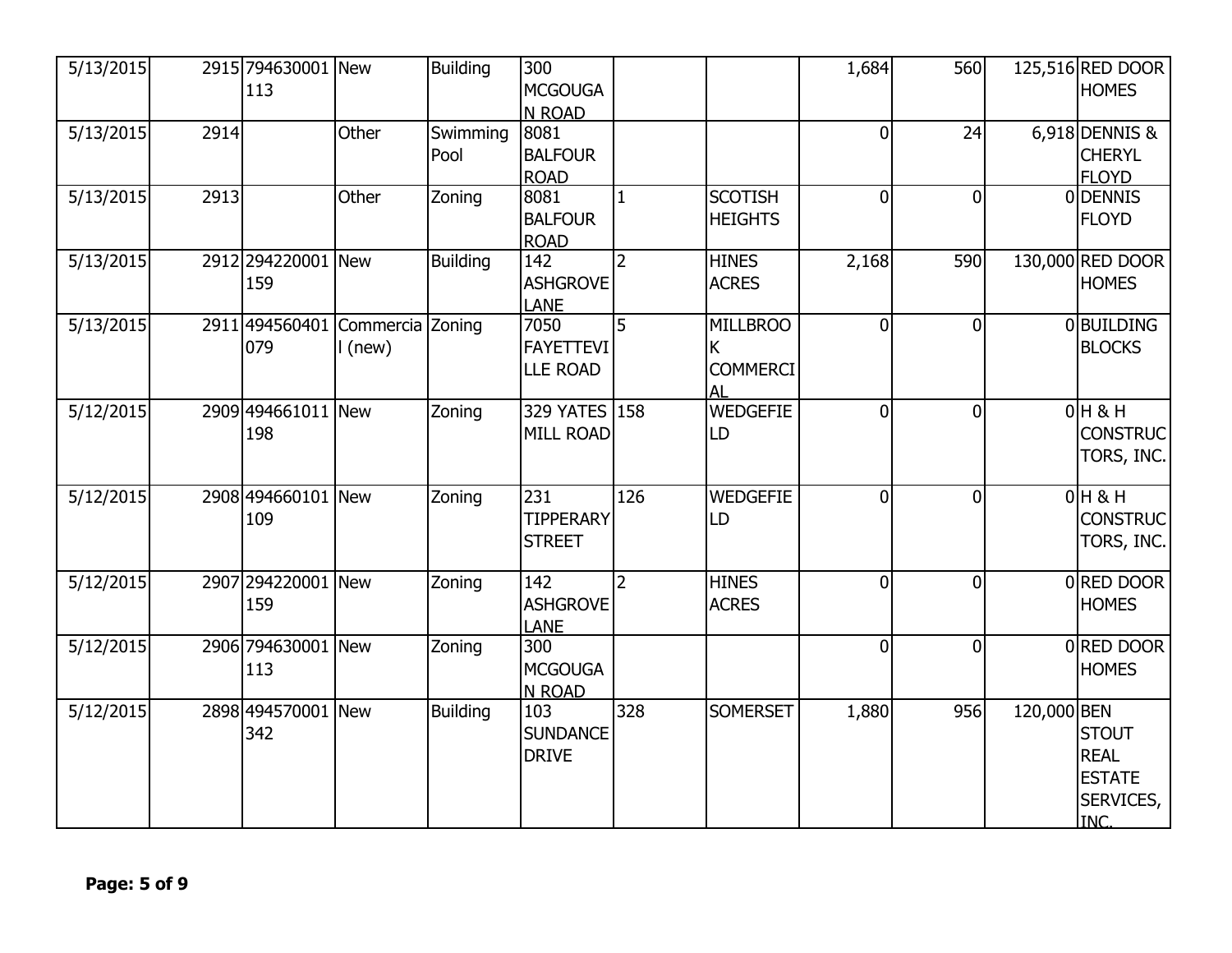| 5/12/2015 |      | 2894 499550301 Pergula<br>336 |                                      | <b>Building</b> | 522<br><b>CYPRESS</b><br><b>DRIVE</b>                  | <b>SUMMERFI</b><br><b>ELD EAST</b> | $\mathbf 0$    | 180            |              | 1,500 MICHAEL<br><b>FUNKE</b>                                                                                            |
|-----------|------|-------------------------------|--------------------------------------|-----------------|--------------------------------------------------------|------------------------------------|----------------|----------------|--------------|--------------------------------------------------------------------------------------------------------------------------|
| 5/11/2015 |      | 159                           | 2892 694440001 Doublewid Zoning<br>e |                 | 166<br><b>MALLOY</b><br><b>STREET</b>                  |                                    | $\mathbf 0$    | $\overline{0}$ |              | 0 HARRIELL<br><b>CECIL</b><br><b>LOCKLEAR</b>                                                                            |
| 5/11/2015 |      | 2890 499550301 Pergula<br>336 |                                      | Zoning          | 522<br><b>CYPRESS</b><br><b>DRIVE</b>                  | <b>SUMMERFI</b><br><b>ELD EAST</b> | $\overline{0}$ | 180            |              | 1,500 MICHAEL<br><b>FUNKE</b>                                                                                            |
| 5/11/2015 | 2888 |                               | Renovation Electrical<br>s           |                 | 8452<br><b>NORTH</b><br><b>OLD WIRE</b><br><b>ROAD</b> |                                    | $\mathbf 0$    | $\overline{0}$ | 98,978 HOKE  | <b>COUNTY</b><br><b>PUBLIC</b><br><b>SCHOOLS</b><br>(SANDY<br><b>GROVE</b><br><b>ELEMENTA</b><br><b>RY</b><br>SCHOOL)    |
| 5/11/2015 | 2887 |                               | Renovation Electrical<br>S           |                 | 6251<br><b>ROCKFISH</b><br><b>ROAD</b>                 |                                    | $\overline{0}$ | $\overline{0}$ | 168,026 HOKE | <b>COUNTY</b><br><b>PUBLIC</b><br><b>SCHOOLS</b><br>(ROCKFISH-<br><b>HOKE</b><br><b>ELEMENTA</b><br><b>RY</b><br>SCHOOL) |
| 5/11/2015 | 2886 |                               | Renovation Electrical<br>s           |                 | 4702<br><b>FAYETTEVI</b><br><b>LLE ROAD</b>            |                                    | $\overline{0}$ | $\overline{0}$ | 45,094 HOKE  | <b>COUNTY</b><br><b>PUBLIC</b><br><b>SCHOOLS</b><br>(EAST<br><b>HOKE</b><br><b>MIDDLE</b><br>SCHOOL)                     |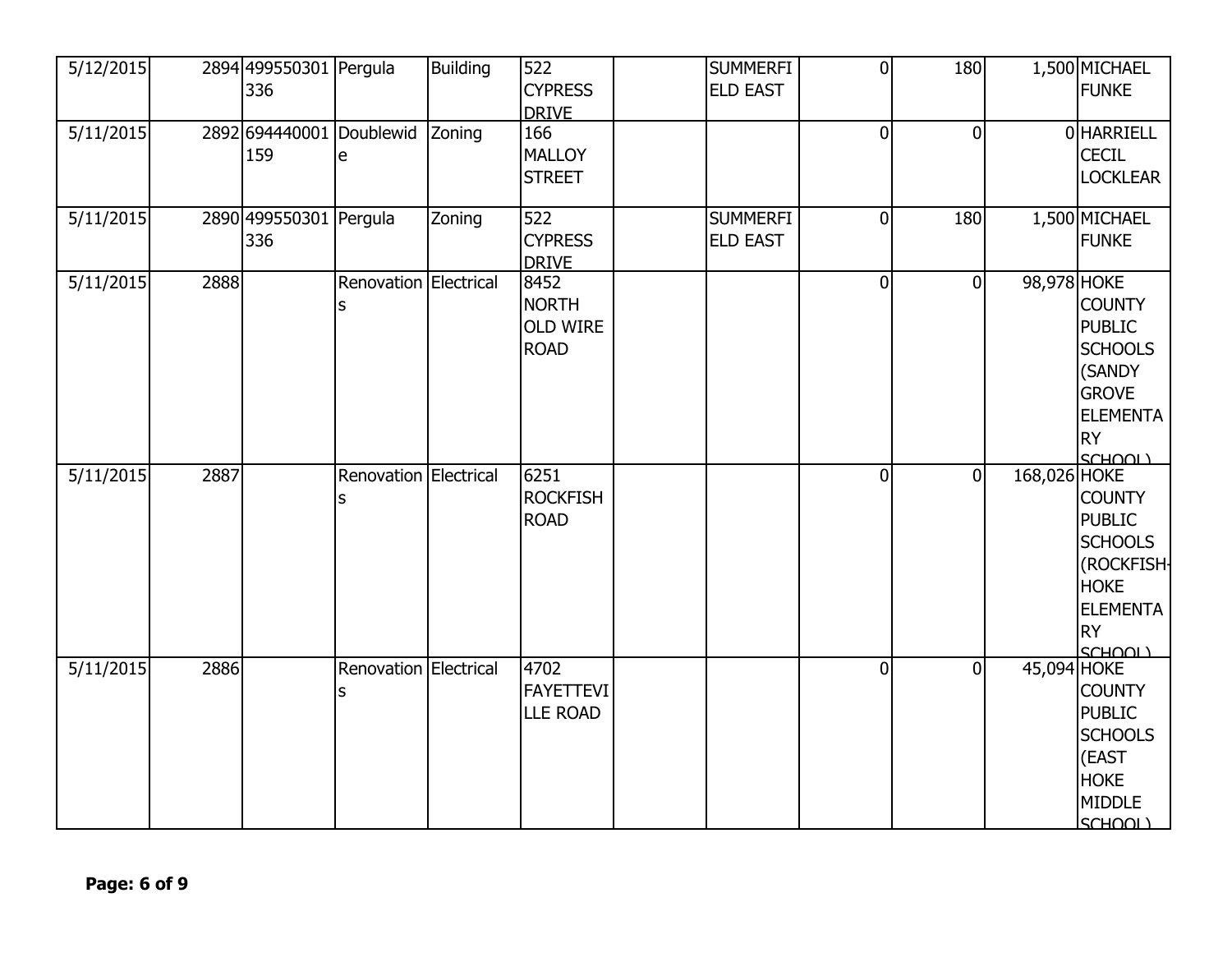| 5/7/2015 | 2883 494750201<br>086       | storage/sh Zoning<br>ed |                  | 224<br><b>SHEFFIELD</b><br>CT                        | $\overline{75}$ | <b>RIDGE</b><br><b>MANOR</b>   | $\overline{0}$ | $\overline{0}$ |             | 0BERWIN<br><b>CLARK</b>                         |
|----------|-----------------------------|-------------------------|------------------|------------------------------------------------------|-----------------|--------------------------------|----------------|----------------|-------------|-------------------------------------------------|
| 5/7/2015 | 2882 694451001 Fence<br>083 |                         | Zoning           | 114<br><b>GALLOP CT</b>                              | 47              | <b>ENGLISH</b><br><b>FARMS</b> | $\overline{0}$ | $\overline{0}$ |             | 0 TIMOTHY<br><b>GEISLER</b>                     |
| 5/7/2015 | 2880 494750101 Fence<br>185 |                         | Zoning           | 410<br><b>SEDGEFIEL</b><br>D DR                      | 469             | <b>WESTGATE</b><br>THE PINES   | $\overline{0}$ | $\overline{0}$ |             | 0PETER<br><b>HARRIS</b>                         |
| 5/7/2015 | 2878 594060001 Other<br>005 |                         | Swimming<br>Pool | 6091<br><b>ABERDEEN</b><br><b>ROAD</b>               |                 |                                | $\overline{0}$ | $\overline{0}$ |             | 30,000 LARRY<br><b>SHERLING</b>                 |
| 5/7/2015 | 2877 594060001<br>005       | lOther                  | Zoning           | 6091<br><b>ABERDEEN</b><br><b>ROAD</b>               |                 |                                | $\overline{0}$ | $\overline{0}$ |             | 0LARRY<br><b>SHERLING</b>                       |
| 5/7/2015 | 2875 2944 20001<br>105      | Doublewid<br>e          | Zoning           | 1432 N<br><b>SHANNON</b><br><b>ROAD</b>              |                 |                                | $\overline{0}$ | $\overline{0}$ |             | <b>ONAMISHA</b><br><b>MCARN</b>                 |
| 5/6/2015 | 2874 494840401<br>182       | Garage                  | <b>Building</b>  | 510<br><b>COPPER</b><br><b>CREEK</b><br><b>DRIVE</b> | 22              | <b>COPPER</b><br><b>CREEK</b>  | 0l             | 744            |             | 7,300 NICHOLAS<br><b>ELLENBER</b><br><b>GER</b> |
| 5/6/2015 | 2873 494840401<br>182       | Garage                  | Zoning           | 510<br><b>COPPER</b><br><b>CREEK DR</b>              | 22              | <b>COPPER</b><br><b>CREEK</b>  | $\overline{0}$ | $\overline{0}$ |             | 0 NICHOLAS<br><b>ELLENBER</b><br><b>GER</b>     |
| 5/6/2015 | 2871 494550001<br>169       | <b>Other</b>            | Swimming<br>Pool | 875<br><b>SADDLEBR</b><br><b>ED LANE</b>             | $\overline{34}$ | <b>BLACK</b><br><b>BRANCH</b>  | $\overline{0}$ | 544            | 28,000 JOHN | D'ANNUNZI                                       |
| 5/6/2015 | 2870 494550001<br>169       | <b>Other</b>            | Zoning           | 875<br><b>SADDLEBR</b><br><b>EED LANE</b>            | 34              | <b>BLACK</b><br><b>BRANCH</b>  | $\overline{0}$ | $\mathbf 0$    |             | 0THE IDEAL<br>POOL AND<br><b>SPA</b>            |
| 5/5/2015 | 2867 494560401 New<br>317   |                         | Zoning           | 245<br><b>AUTUMN</b><br><b>LANE</b>                  | 47              | <b>TURNING</b><br><b>LEAF</b>  | $\overline{0}$ | $\overline{0}$ |             | 0 NORRIS<br><b>CONST</b>                        |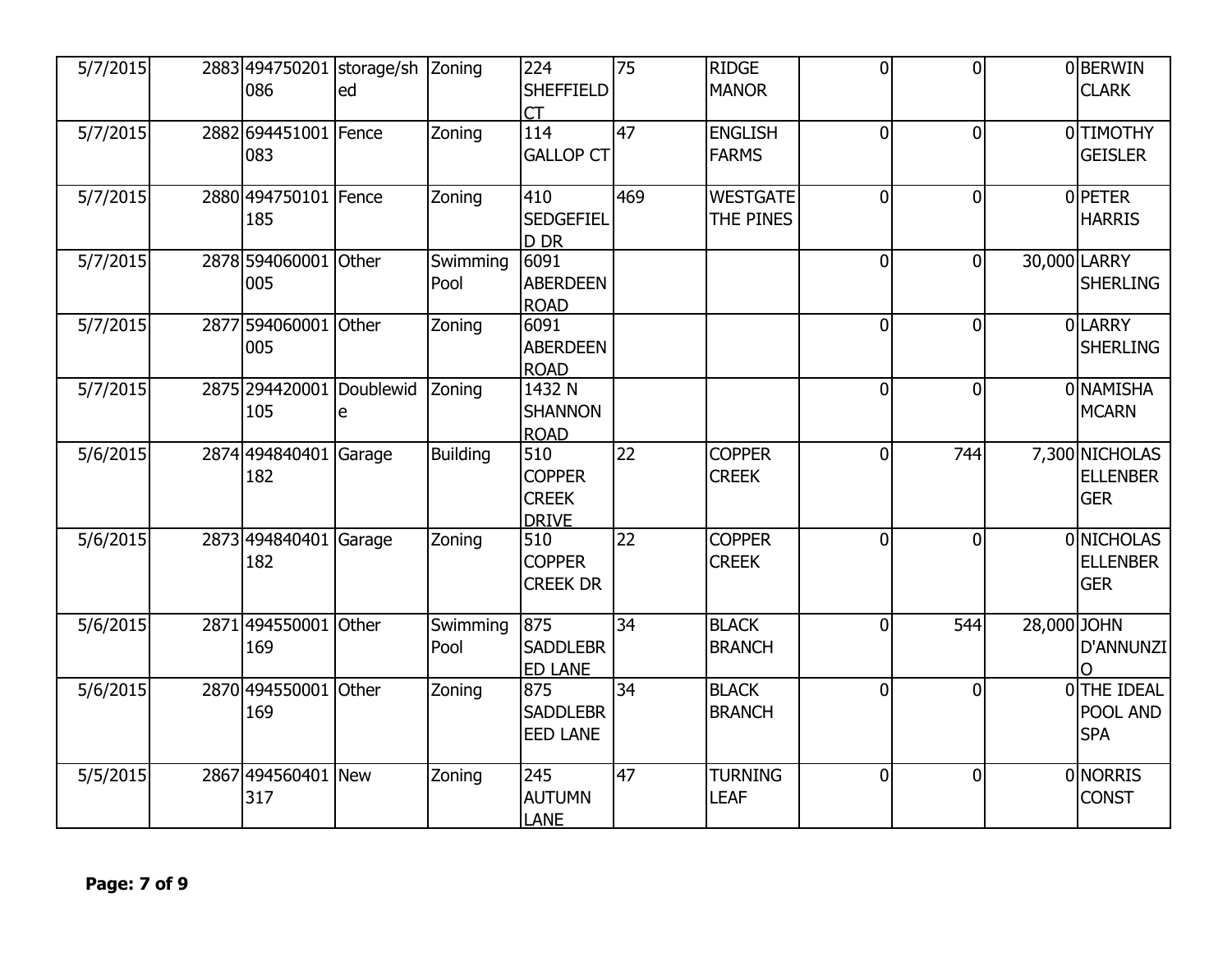| 5/5/2015 | 2866 |                                  | Renovation Building          |                 | 260<br>PHILLIPPI<br><b>CHURCH</b><br><b>ROAD</b> |                 |                                       | $\overline{0}$ | $\overline{0}$ | 6,100 CAROLYN<br><b>MCLEAN</b>                                                                        |
|----------|------|----------------------------------|------------------------------|-----------------|--------------------------------------------------|-----------------|---------------------------------------|----------------|----------------|-------------------------------------------------------------------------------------------------------|
| 5/5/2015 |      | 2865 494550001 New<br>049        |                              | <b>Building</b> | 2824<br><b>ROCKFISH</b><br><b>ROAD</b>           | $\mathbf{1}$    |                                       | 2,111          | 851            | 115,000 STRICKLA<br><b>ND</b><br><b>CONSTTUC</b><br><b>TION &amp;</b><br><b>DEVELOPM</b><br>ENT, INC. |
| 5/5/2015 |      | 2864 494650401<br>348            | storage/sh<br>led            | Building        | 320<br><b>SEABISCUI</b><br>T DRIVE               | $\overline{57}$ | <b>GALATIA</b><br><b>FARMS</b>        | $\overline{0}$ | 576            | 5,000 JAMES<br><b>AHRENS</b>                                                                          |
| 5/5/2015 |      | 2859 594060001<br>364            | New                          | Zoning          | 685<br><b>EQUESTRI</b><br>AN WAY                 | 70              | <b>STEEPLEC</b><br><b>HASE</b>        | $\overline{0}$ | $\overline{0}$ | $0H$ & H<br><b>CONST</b>                                                                              |
| 5/4/2015 |      | 2857 494750201 Addition<br>003   |                              | Zoning          | 2136<br><b>LINDSAY</b><br><b>ROAD</b>            |                 |                                       | $\overline{0}$ | $\overline{0}$ | $0$ JOSE<br><b>BLANCHE</b>                                                                            |
| 5/4/2015 |      | 2856 494660201 New<br>268        |                              | Zoning          | 103 SUGAR 10<br><b>CANE DR</b>                   |                 | QUAIL<br><b>HOLLOW</b><br><b>WEST</b> | $\overline{0}$ | $\overline{0}$ | 0CAROLINA<br><b>BUILDERS</b>                                                                          |
| 5/4/2015 |      | 2855 3940 20001 Doublewid<br>122 | e                            | Zoning          | 249<br><b>REGANS</b><br><b>WAY</b>               |                 |                                       | $\overline{0}$ | $\overline{0}$ | 0 MELINDA<br><b>ROGERS</b>                                                                            |
| 5/4/2015 |      | 2852 794830101<br>167            | Accessory<br><b>Building</b> | <b>Building</b> | 119<br><b>HILLCREEK</b><br><b>DRIVE</b>          | 38              | <b>CREEKSID</b><br>Е                  | $\overline{0}$ | 320            | 6,750 JASON<br><b>ARBOGAST</b>                                                                        |
| 5/4/2015 |      | 2851 794830101<br>167            | Accessory<br><b>Building</b> | Zoning          | 119<br><b>HILLCREEE</b><br>K DR                  | 38              | <b>CREEKSID</b><br>E                  | $\overline{0}$ | $\overline{0}$ | 0JASON<br><b>ARBOGAST</b>                                                                             |
| 5/1/2015 |      | 2846 394220001<br>196            | Doublewid<br>e               | Building        | $361$ JEFF<br><b>ROAD</b>                        |                 |                                       | $\overline{0}$ | $\overline{0}$ | 0 NAUN<br>PEREZ-<br><b>VENTURA</b>                                                                    |